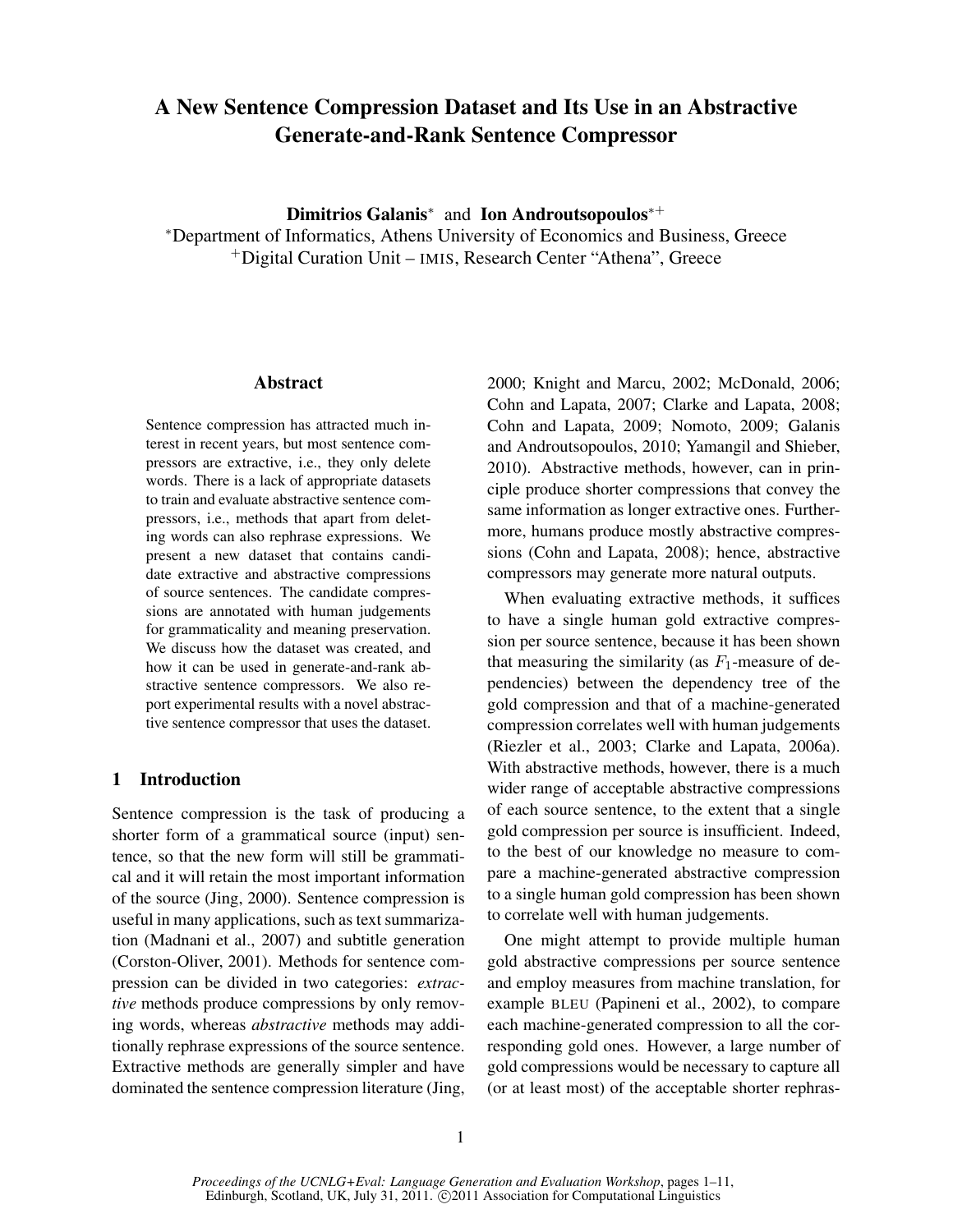ings of the source sentences, and it is questionable if human judges could provide (or even think of) all the acceptable rephrasings. In machine translation, n-gram-based evaluation measures like BLEU have been criticized exactly because they cannot cope sufficiently well with paraphrases (Callison-Burch et al., 2006), which play a central role in abstractive sentence compression (Zhao et al., 2009a).<sup>1</sup>

Although it is difficult to construct datasets for end-to-end automatic evaluation of abstractive sentence compression methods, it is possible to construct datasets to evaluate the *ranking components* of generate-and-rank abstractive sentence compressors, i.e., compressors that first generate a large set of candidate abstractive (and possibly also extractive) compressions of the source and then rank them to select the best one. In previous work (Galanis and Androutsopoulos, 2010), we presented a generateand-rank *extractive* sentence compressor, hereafter called GA-EXTR, which achieved state-of-the art results. We aim to construct a similar *abstractive* generate-and-rank sentence compressor. As part of this endeavour, we needed a dataset to automatically test (and train) several alternative ranking components. In this paper, we introduce a dataset of this kind, which we also make publicly available.<sup>2</sup>

The dataset consists of pairs of source sentences and candidate extractive or abstractive compressions. The candidate compressions were generated by first using GA-EXTR and then applying existing paraphrasing rules (Zhao et al., 2009b) to the best extractive compressions of GA-EXTR. Each pair (source and candidate compression) was then scored by a human judge for grammaticality and meaning preservation. We discuss how the dataset was constructed and how we established upper and lower performance boundaries for ranking components of compressors that may use it. We also present the current version of our abstractive sentence compressor, and we discuss how its ranking component was improved by performing experiments on the dataset.

Section 2 below summarizes prior work on abstractive sentence compression. Section 3 discusses the dataset we constructed. Section 4 describes our abstractive sentence compressor. Section 5 presents our experimental results, and Section 6 concludes.

## 2 Prior work on abstractive compression

The first *abstractive* compression method was proposed by Cohn and Lapata (2008). It learns a set of parse tree transduction rules from a training dataset of pairs, each pair consisting of a source sentence and a single human-authored gold abstractive compression. The set of transduction rules is then augmented by applying a pivoting approach to a parallel bilingual corpus; we discuss similar pivoting mechanisms below. To compress a new sentence, a chart-based decoder and a Structured Support Vector Machine (Tsochantaridis et al., 2005) are used to select the best abstractive compression among those licensed by the rules learnt.

The dataset that Cohn and Lapata (2008) used to learn transduction rules consists of 570 pairs of source sentences and abstractive compressions. The compressions were produced by humans who were allowed to use any transformation they wished. We used a sample of 50 pairs from that dataset to confirm that humans produce mostly abstractive compressions. Indeed, 42 (84%) of the compressions were abstractive, and only 7 (14%) were simply extractive. $3$  We could not use that dataset, however, for automatic evaluation purposes, since it only provides a single human gold abstract compression per source, which is insufficient as already discussed.

More recently, Zhao et al. (2009a) presented a sentence paraphrasing method that can be configured for different tasks, including a form of sentence compression. For each source sentence, Zhao et al.'s method uses a decoder to produce the best possible paraphrase, much as in phrase-based statistical machine translation (Koehn, 2009), but with phrase tables corresponding to paraphrasing rules (e.g., "X

<sup>&</sup>lt;sup>1</sup>Ways to extend *n*-gram measures to account for paraphrases have been proposed (Zhou et al., 2006; Kauchak and Barzilay, 2006; Padó et al., 2009), but they require accurate paraphrase recognizers (Androutsopoulos and Malakasiotis, 2010), which are not yet available; or they assume that the same paraphrase generation resources (Madnani and Dorr, 2010), for example paraphrasing rules, that some abstractive sentence compressors (including ours) use always produce acceptable paraphrases, which is not the case as discussed below.

<sup>&</sup>lt;sup>2</sup>The new dataset and GA-EXTR are freely available from http://nlp.cs.aueb.gr/software.html.

 $3$ Cohn and Lapata's dataset is available from http:// staffwww.dcs.shef.ac.uk/people/T.Cohn/t3/# Corpus. One pair (2%) of our sample had a 'compression' that was identical to the input.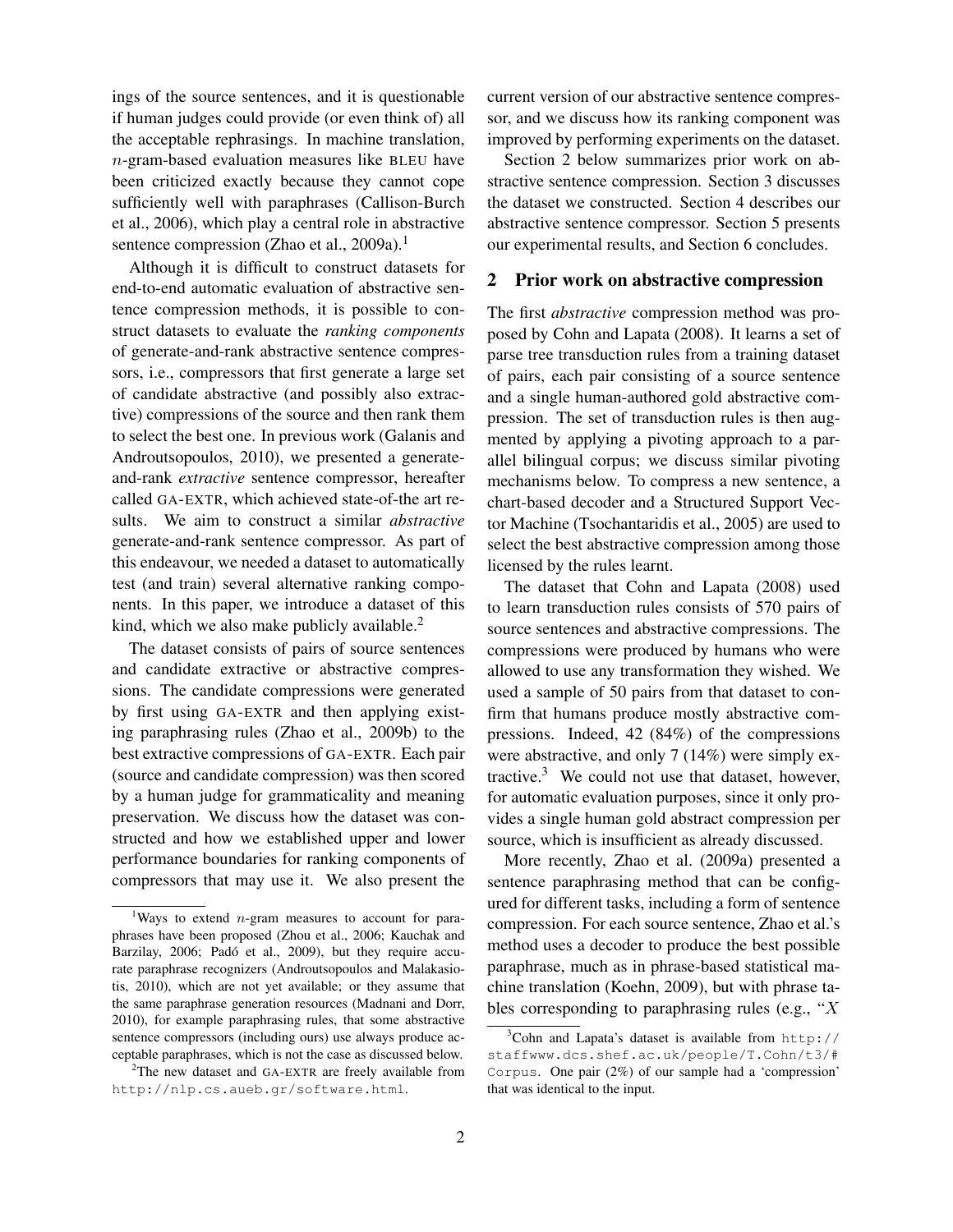is the author of  $Y'' \approx "X$  wrote Y") obtained from parallel and comparable corpora (Zhao et al., 2008). The decoder uses a log-linear objective function, the weights of which are estimated with a minimum error rate training approach (Och, 2003). The objective function combines a language model, a paraphrase model (combining the quality scores of the paraphrasing rules that turn the source into the candidate paraphrase), and a task-specific model; in the case of sentence compression, the latter model rewards shorter candidate paraphrases.

We note that Zhao et al.'s method (2009a) is intended to produce paraphrases, even when configured to prefer shorter paraphrases, i.e., the compressions are still intended to convey the same information as the source sentences. By contrast, most sentence compression methods (both extractive and abstractive, including ours) are expected to retain only the most important information of the source sentence, in order to achieve better compression rates. Hence, Zhao et al.'s sentence compression task is not the same as the task we are concerned with, and the compressions we aim for are significantly shorter.

## 3 The new dataset

To construct the new dataset, we used source sentences from the 570 pairs of Cohn and Lapata (Section 2). This way a human gold abstractive compression is also available for each source sentence, though we do not currently use the gold compressions in our experiments. We actually used only 346 of the 570 source sentences of Cohn and Lapata, reserving the remaining 224 for further experiments.<sup>4</sup>

To obtain candidate compressions, we first applied GA-EXTR to the 346 source sentences, and we then applied the paraphrasing rules of Zhao et al. (2009b) to the resulting extractive compressions; we provide more information about GA-EXTR and the paraphrasing rules below. We decided to apply paraphrasing rules to extractive compressions, because we noticed that most of the 42 human abstractive compressions of the 50 sample pairs from Cohn and Lapata's dataset that we initially considered (Section 2) could be produced from the corresponding source sentences by first deleting words and then using shorter paraphrases, as in the following example.

- source: Constraints on recruiting are constraints on safety and have to be removed.
- extractive: Constraints on recruiting have to be removed.

abstractive: Recruiting constraints must be removed.

#### 3.1 Extractive candidate compressions

GA-EXTR, which we first applied to the dataset's source sentences, generates extractive candidate compressions by pruning branches of each source's dependency tree; a Maximum Entropy classifier is used to guide the pruning. Subsequently, GA-EXTR ranks the extractive candidates using a Support Vector Regression (SVR) model, which assigns a score  $F(e_{ij} | s_i)$  to each candidate extractive compression  $e_{ij}$  of a source sentence  $s_i$  by examining features of  $s_i$  and  $e_{ij}$ ; consult our previous work (Galanis and Androutsopoulos,  $2010$ ) for details.<sup>5</sup> For each source  $s_i$ , we kept the (at most)  $k_{max} = 10$  extractive candidates  $e_{ij}$  with the highest  $F(e_{ij} | s_i)$  scores.

### 3.2 Abstractive candidate compressions

We then applied Zhao et al.'s (2009b) paraphrasing rules to each one of the extractive compressions  $e_{ij}$ . The rules are of the form  $left \leftrightarrow right$ , with *left* and *right* being sequences of words and slots; the slots are part-of-speech tagged and they can be filled in with words of the corresponding categories. Examples of rules are shown below.

- get rid of  $NNS_1 \leftrightarrow$  remove  $NNS_1$
- get into  $NNP_1 \leftrightarrow$  enter  $NNP_1$
- *NNP*<sub>1</sub> was written by  $NNP_2 \leftrightarrow NNP_2$  wrote  $NNP_1$

Roughly speaking, the rules were extracted from a parallel English-Chinese corpus, based on the assumption that two English phrases  $\phi_1$  and  $\phi_2$  that are often aligned to the same Chinese phrase  $\xi$  are

<sup>&</sup>lt;sup>4</sup>The 346 sources are from 19 randomly selected articles among the 30 that Cohn and Lapata drew source sentences from.

<sup>&</sup>lt;sup>5</sup>We trained GA-EXTR on approximately 1,050 pairs of source sentences and gold human extractive compressions, obtained from Edinburgh's 'written' extractive dataset; see http://jamesclarke.net/research/resources. The source sentences of that dataset are from 82 documents. The 1,050 pairs that we used had source sentences from 52 out of the 82 documents. We did not use source sentences from the other 30 documents, because they were used by Cohn and Lapata (2008) to build their abstractive dataset (Section 2), from which we drew source sentences for our dataset.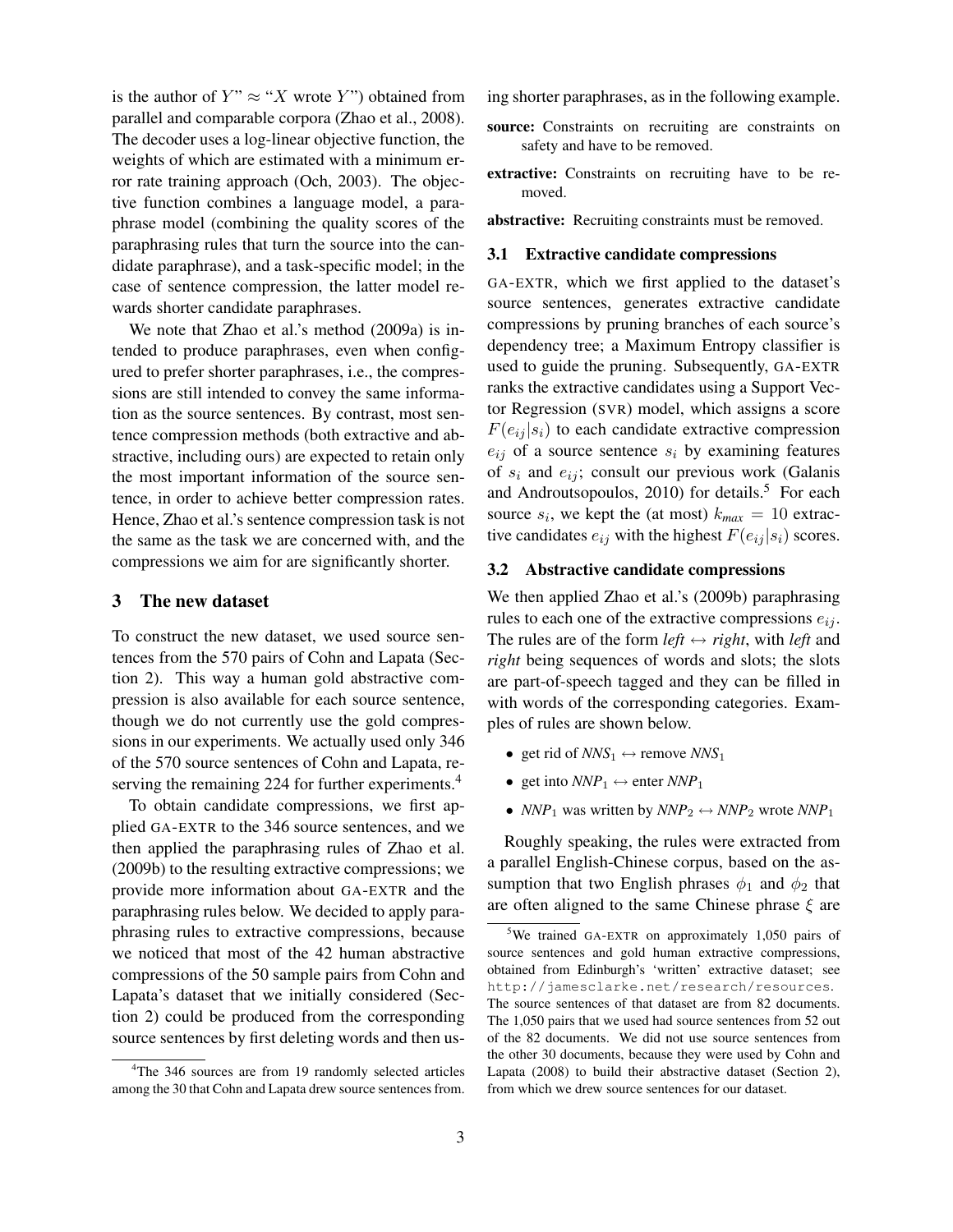

Figure 1: Generating candidate extractive  $(e_{ij})$  and abstractive  $(a_{ij...})$  compressions from a source sentence  $(s_i)$ .

likely to be paraphrases and, hence, can be treated as a paraphrasing rule  $\phi_1 \leftrightarrow \phi_2$ . This *pivoting* was used, for example, by Bannard and Callison-Burch (2005), and it underlies several other paraphrase extraction methods (Riezler et al., 2007; Callison-Burch, 2008; Kok and Brockett, 2010). Zhao et al. (2009b) provide approximately one million rules, but we use only approximately half of them, because we use only rules that can shorten a sentence, and only in the direction that shortens the sentence.

From each extractive candidate  $e_{ii}$ , we produced abstractive candidates  $a_{ij,1}, a_{ij,2}, \ldots, a_{ij,m_{ij}}$ (Figure 1) by applying a single (each time different) applicable paraphrasing rule to  $e_{ij}$ . From each of the resulting abstractive candidates  $a_{ij,l}$ , we produced further abstractive candidates  $a_{ij,l,1}, a_{ij,l,2}, \ldots, a_{ij,l,m_{ij,l}}$  by applying again a single (each time different) rule. We repeated this process in a breadth-first manner, allowing up to at most  $rule_{max} = 5$  rule applications to an extractive candidate  $e_{ij}$ , i.e., up to depth six in Figure 1, and up to a total of *abstrmax* = 50 abstractive candidates per  $e_{ij}$ . Zhao et al. (2009b) associate each paraphrasing rule with a score, intended to indicate its quality.<sup>6</sup> Whenever multiple paraphrasing rules could be applied, we applied the rule with the highest score first.

#### 3.3 Human judgement annotations

For each one of the 346 sources  $s_i$ , we placed its extractive (at most  $k_{max} = 10$ ) and abstractive (at most  $abstr_{max} = 50$ ) candidate compressions into a single pool (extractive and abstractive together), and we selected from the pool the (at most) 10 candidate compressions  $c_{ij}$  with the highest language model scores, computed using a 3-gram language model.<sup>7</sup> For each  $c_{ij}$ , we formed a pair  $\langle s_i, c_{ij} \rangle$ , where  $s_i$  is a source sentence and  $c_{ij}$  a candidate (extractive or abstractive) compression. This led to 3,072  $\langle s_i, c_{ij} \rangle$  pairs. Each pair was given to a human judge, who scored it for grammaticality (how grammatical  $c_{ij}$  was) and meaning preservation (to what extent  $c_{ij}$  preserved the most important information of  $s_i$ ). Both scores were provided on a 1–5 scale (1 for rubbish, 5 for perfect). The dataset that we use in the following sections and that we make publicly available comprises the 3,072 pairs and their grammaticality and meaning preservation scores.

We define the GM score of an  $\langle s_i, c_{ij} \rangle$  pair to be the sum of its grammaticality and meaning preservation scores. Table 1 shows the distribution of GM scores in the 3,072 pairs. Low GM scores (2– 5) are less frequent than higher scores (6–10), but this is not surprising given that we selected pairs whose  $c_{ij}$  had high language model scores, that we used the k*max* extractive compressions of each  $s_i$  that GA-EXTR considered best, and that we assigned higher preference to applying paraphrasing rules with higher scores. We note, however, that applying a paraphrasing rule does not necessarily preserve neither grammaticality nor meaning, even if the rule has a high score. Szpektor et al. (2008) point out that, for example, a rule like "X acquire  $Y$ "  $\leftrightarrow$ " $X$  buy  $Y$ " may work well in many contexts, but not in "Children acquire language quickly". Similarly, "X charged Y with"  $\leftrightarrow$  "X accused Y of" should not be applied to sentences about batteries. Many (but not all) inappropriate rule applications

<sup>&</sup>lt;sup>6</sup>Each rule is actually associated with three scores. We use the 'Model 1' score; see Zhao et al. (2009b) for details.

<sup>&</sup>lt;sup>7</sup>We used SRILM with modified Kneser-Ney smoothing (Stolcke, 2002). We trained the language model on approximately 4.5 million sentences from the TIPSTER corpus.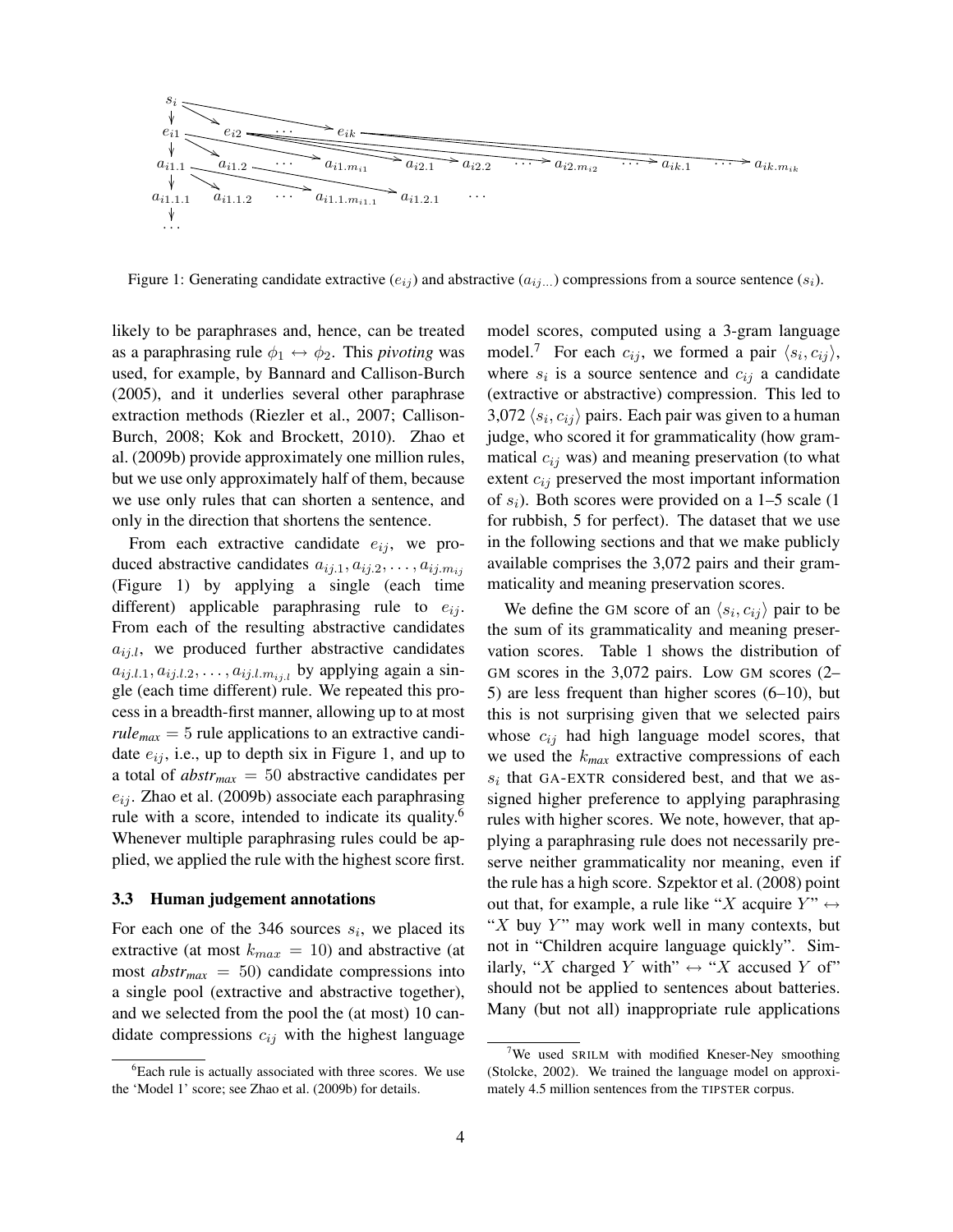|           | Training part |               |                | Test part     |               |                |
|-----------|---------------|---------------|----------------|---------------|---------------|----------------|
| <b>GM</b> | extractive    | abstractive   | total          | extractive    | abstractive   | total          |
| score     | candidates    | candidates    | candidates     | candidates    | candidates    | candidates     |
| 2         | $13(1.3\%)$   | $10(1.3\%)$   | $23(1.3\%)$    | 19 (1.9%)     | $2(0.4\%)$    | $21(1.5\%)$    |
| 3         | 26(2.7%)      | 28 (3.6%)     | 54 (3.1%)      | $10(1.0\%)$   | $0(0\%)$      | $10(0.7\%)$    |
| 4         | 55 (5.8%)     | $29(5.1\%)$   | $94(5.5\%)$    | 51 (5.3%)     | $26(6.2\%)$   | $77(5.5\%)$    |
| 5         | 52 $(5.5\%)$  | 65 $(8.5\%)$  | $117(6.9\%)$   | $77(8.0\%)$   | 42 $(10.0\%)$ | $119(8.6\%)$   |
| 6         | $102(10.9\%)$ | 74 (9.7%)     | 176 (10.3%)    | $125(13.0\%)$ | 83 (19.8%)    | 208 (15.1%)    |
| 7         | 129 (13.8%)   | 128 (16.8%)   | $257(15.1\%)$  | 151 (15.7%)   | 53 (12.6%)    | 204 (14.8%)    |
| 8         | 157 (16.8%)   | 175 (23.0%)   | 332 (19.5%)    | 138 (14.3%)   | 85 (20.3%)    | 223 (16.1%)    |
| 9         | 177 (18.9%)   | 132 (17.3%)   | 309 (18.2%)    | 183 (19.0%)   | 84 (20.1%)    | 267 (19.3%)    |
| 10        | 223 (23.8%)   | $110(14.4\%)$ | 333 (19.6%)    | 205 (21.3%)   | 43 (10.2%)    | 248 (18.0%)    |
| total     | 934 (55.1%)   | 761 (44.9%)   | $1,695(100\%)$ | 959 (69.6%)   | 418 (30.4%)   | $1.377(100\%)$ |

Table 1: Distribution of GM scores (grammaticality plus meaning preservation) in our dataset.

lead to low language model scores, which is partly why there are more extractive than abstractive candidate compressions in the dataset; another reason is that few or no paraphrasing rules apply to some of the extractive candidates.

We use 1,695 (from 188 source sentences) of the 3,072 pairs to train different versions of our abstractive compressor's ranking component, discussed below, and 1,377 pairs (from 158 sources) as a test set.

#### 3.4 Inter-annotator agreement

Although we used a total of 16 judges (computer science graduate students), each one of the 3,072 pairs was scored by a single judge, because a preliminary study indicated reasonably high inter-annotator agreement.<sup>8</sup> More specifically, before the dataset was constructed, we created 161  $\langle s_i, c_{ij} \rangle$  pairs (from 22 source sentences) in the same way, and we gave them to 3 of the 16 judges. Each pair was scored by all three judges. The average (over pairs of judges) Pearson correlation of the grammaticality, meaning preservation, and GM scores, was 0.63, 0.60, and 0.69, respectively. $9$  We conjecture that the higher correlation of GM scores, compared to grammaticality and meaning preservation, is due to the fact that when a candidate compression looks bad the judges sometimes do not agree if they should reduce the grammaticality or the meaning preservation

|             | candidate    | average Pearson |
|-------------|--------------|-----------------|
|             | compressions | correlation     |
| Extractive  | 112          | 0.71            |
| Abstractive | 49           | 0.64            |
| A 11        | 161          | () 69           |

Table 2: Inter-annotator agreement on GM scores.

score, but the difference does not show up in the GM score (the sum). Table 2 shows the average correlation of the GM scores of the three judges on the 161 pairs, and separately for pairs that involved extractive or abstractive candidate compressions. The judges agreed more on extractive candidates, since the paraphrasing stage that is involved in the abstractive candidates makes the task more subjective.<sup>10</sup>

#### 3.5 Performance boundaries

When presented with two pairs  $\langle s_i, c_{ij} \rangle$  and  $\langle s_i, c_{ij'} \rangle$  with the same  $s_i$  and equally long  $c_{ij}$  and  $c_{i,i'}$ , an ideal ranking component should prefer the pair with the highest GM score. More generally, to consider the possibly different lengths of  $c_{ij}$  and  $c_{ij'}$ , we first define the compression rate  $CR(c_{ij} | s_i)$  of a candidate compression  $c_{ij}$  as follows, where  $|\cdot|$  is length in characters; lower values of CR are better.

$$
CR(c_{ij}|s_i) = \frac{|c_{ij}|}{|s_i|}
$$

The GMC $<sub>γ</sub>$  score of a candidate compression, which</sub> also considers the compression rate by assigning it a

<sup>&</sup>lt;sup>8</sup>The judges were fluent, but not native, English speakers.

<sup>&</sup>lt;sup>9</sup>The Pearson correlation ranges in  $[-1, +1]$  and measures the linear relationship of two variables. A correlation of  $+1$  indicates perfect positive relationship, while −1 indicates perfect negative relationship; a correlation of 0 signals no relationship.

<sup>&</sup>lt;sup>10</sup>The correlation that we measured on extractive candidates (0.71) is very close to the corresponding figure (0.746) that has been reported by Clarke and Lapata (2006b).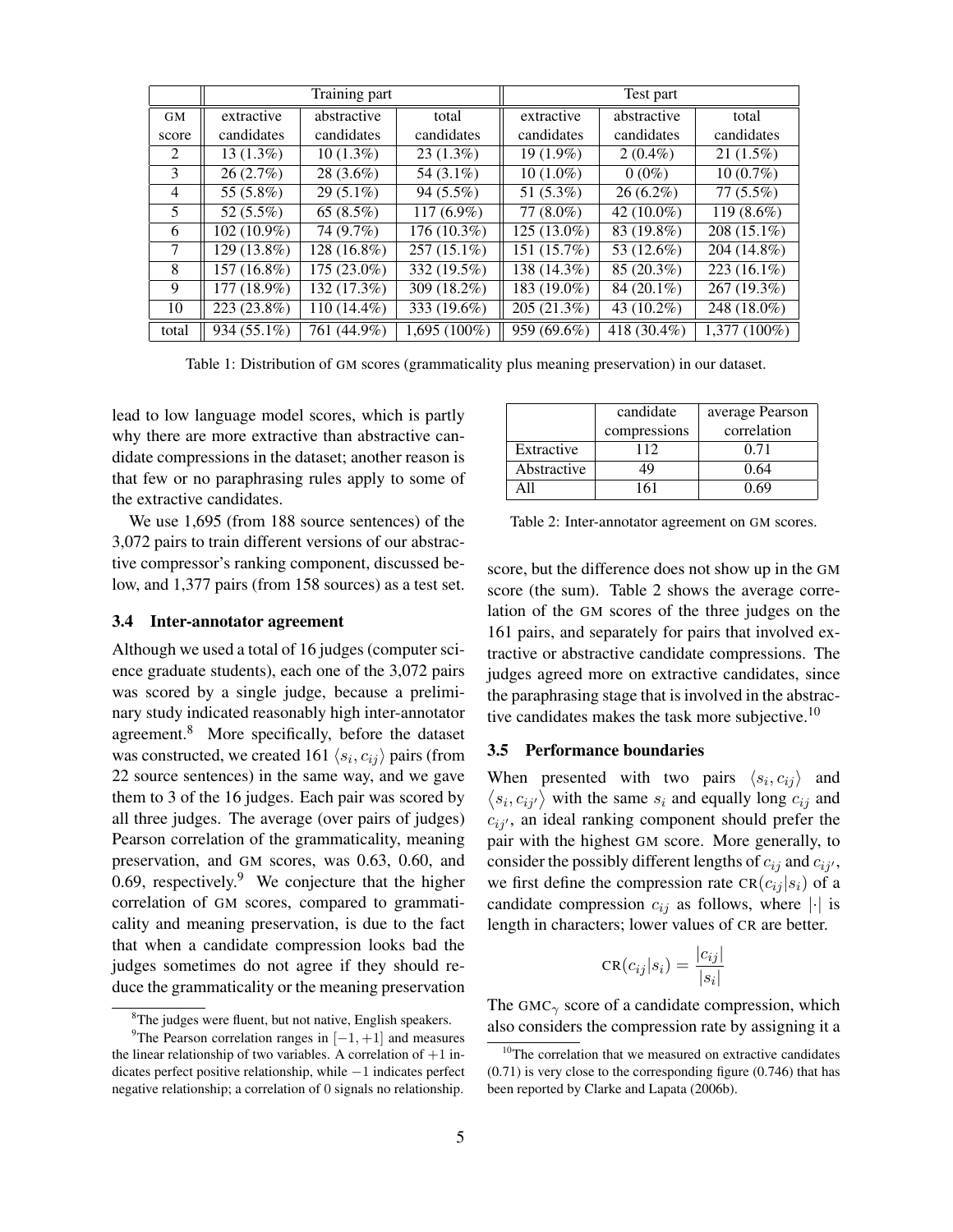

Figure 2: Results of three SVR-based ranking components on our dataset, along with performance boundaries obtained using an oracle and a random baseline. The right diagram shows how the performance of our best SVR-based ranking component is affected when using only 33% and 63% of the training examples.

weight  $\gamma$ , is then defined as follows.

$$
GMC_{\gamma}(c_{ij}|s_i) = GM(c_{ij}|s_i) - \gamma \cdot CR(c_{ij}|s_i)
$$

For a given  $\gamma$ , when presented with  $\langle s_i, c_{ij} \rangle$  and  $\langle s_i, c_{ij'} \rangle$ , an ideal ranking component should prefer the pair with the highest  $GMC_{\gamma}$  score.

The upper curve of the left diagram of Figure 2 shows the performance of an ideal ranking component, an *oracle*, on the test part of the dataset. For every source  $s_i$ , the oracle selects the  $\langle s_i, c_{ij} \rangle$ pair (among the at most 10 pairs of  $s_i$ ) for which  $GMC_{\gamma}(c_{ij} | s_i)$  is maximum; if two pairs have identical GMC $<sub>γ</sub>$  scores, it prefers the one with the low-</sub> est  $CR(c_{ij} | s_i)$ . The vertical axis shows the average  $GM(c_{ij} | s_i)$  score of the selected pairs, for all the  $s_i$ sources, and the horizontal axis shows the average  $CR(c_{ij} | s_i)$ . Different points of the curve are obtained by using different  $\gamma$  values. As the selected candidates get shorter (lower compression rate), the average GM score decreases, as one would expect. $^{11}$ 

The other curves of Figure 2 correspond to alternative ranking components that we tested, discussed below, which do not consult the judges' GM scores. For each  $s_i$ , these ranking components attempt to guess the GM scores of the  $\langle s_i, c_{ij} \rangle$  pairs that are available for  $s_i$ , and they then rank the pairs by  $GMC_{\gamma}$  using the guessed GM scores. The lower points of the left diagram were obtained with a baseline ranking component that assigns a *random* GM score to each pair. The oracle and the baseline can be seen as establishing upper and lower performance boundaries of ranking components on our dataset.

#### 4 Our abstractive compressor

Our abstractive sentence compressor operates in two stages. Given a source sentence  $s_i$ , extractive and

<sup>&</sup>lt;sup>11</sup>The discontinuity in the oracle's curve for average com-

pression rates above 0.7, i.e., when long compressions are only mildly penalized, is caused by the fact that many long candidate compressions have high and almost equal GM scores, but still very different compression rates; hence, a slight modification of  $\gamma$  leads the oracle to select candidates with the same GM scores, but very different compression rates.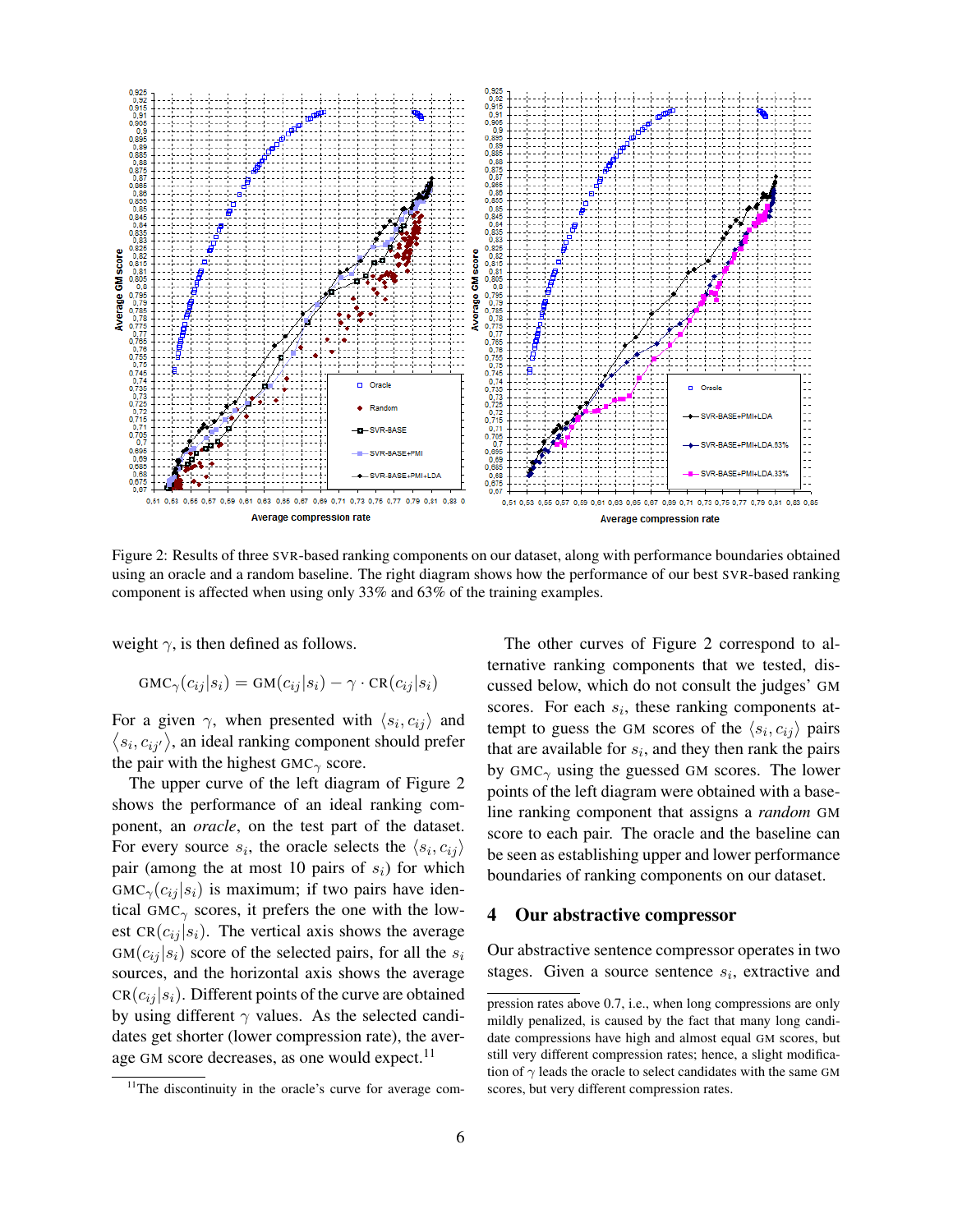abstractive candidate compressions are first generated as in Sections 3.1 and 3.2. In a second stage, a ranking component is used to select the best candidate. Below we discuss the three SVR-based ranking components that we experimented with.

#### 4.1 Ranking candidates with an SVR

An SVR is very similar to a Support Vector Machine (Vapnik, 1998; Cristianini and Shawe-Taylor, 2000; Joachims, 2002), but it is trained on examples of the form  $\langle x_l, y(x_l) \rangle$ , where each  $x_l \in \mathbb{R}^n$  is a vector of  $n$ features, and  $y(x_l) \in \mathbb{R}$ . The SVR learns a function  $f: \mathbb{R}^n \to \mathbb{R}$  intended to return  $f(x)$  values as close as possible to the correct  $y(x)$  values.<sup>12</sup> In our case, each vector  $x_{ij}$  contains features providing information about an  $\langle s_i, c_{ij} \rangle$  pair of a source sentence  $s_i$ and a candidate compression  $c_{ij}$ . For pairs that have been scored by human judges, the  $f(x_{ij})$  returned by the SVR should ideally be  $y(x_{ij}) = GMC_{\gamma}(c_{ij} | s_i);$ once trained, however, the SVR may be presented with  $x_{ij}$  vectors of unseen  $\langle s_i, c_{ij} \rangle$  pairs.

For an unseen source  $s_i$ , our abstractive compressor first generates extractive and abstractive candidates  $c_{ij}$ , it then forms the vectors  $x_{ij}$  of all the pairs  $\langle s_i, c_{ij} \rangle$ , and it returns the  $c_{ij}$  for which the SVR's  $f(x_{ij})$  is maximum. On a test set (like the test part of our dataset), if the  $f(x_{ij})$  values the SVR returns are very close to the corresponding  $y(x_{ij}) = GMC_{\gamma}(c_{ij} | s_i)$  scores, the ranking component will tend to select the same  $c_{ij}$  for each  $s_i$  as the oracle, i.e., it will achieve optimum performance.

## 4.2 Base form of our SVR ranking component

The simplest form of our SVR-based ranking component, called SVR-BASE, uses vectors  $x_{ij}$  that include the following features of  $\langle s_i, c_{ij} \rangle$ . Hereafter, if  $c_{ij}$  is an extractive candidate, then  $e(c_{ij}) = c_{ij}$ ; otherwise  $e(c_{ij})$  is the extractive candidate that  $c_{ij}$  was derived from by applying paraphrasing rules. $13$ 

• The language model score of  $s_i$  and  $c_{ij}$  (2 fea-

tures), computed as in Section 3.3.

- The  $F(e(c_{ij})|s_i)$  score that GA-EXTR returned.
- The compression rate  $CR(e(c_{ij})|s_i)$ .
- The number (possibly zero) of paraphrasing rules that were applied to  $e(c_{ij})$  to produce  $c_{ij}$ .

#### 4.3 Additional PMI-based features

For two words  $w_1, w_2$ , their PMI score is:

$$
PMI(w_1, w_2) = \log \frac{P(w_1, w_2)}{P(w_1) \cdot P(w_2)}
$$

where  $P(w_1, w_2)$  is the probability of  $w_1, w_2$  cooccurring; we require them to co-occur in the same sentence at a maximum distance of 10 tokens. $^{14}$ If  $w_1, w_2$  are completely independent, then their PMI score is zero. If they always co-occur, their PMI score is maximum, equal to  $-\log P(w_1)$  =  $-\log P(w_2)$ <sup>15</sup> We use PMI to assess if the words of a candidate compression co-occur as frequently as those of the source sentence; if not, this may indicate an inappropriate application of a paraphrasing rule (e.g., having replaced "charged Y with" by " $X$ accused Y of" in a sentence about batteries).

More specifically, we define the  $PMI(\sigma)$  score of a sentence  $\sigma$  to be the average PMI $(w_i, w_j)$  of every two content words  $w_i, w_j$  that co-occur in  $\sigma$  at a maximum distance of 10 tokens; below  $N$  is the number of such pairs.

$$
PMI(\sigma) = \frac{1}{N} \cdot \sum_{i,j} PMI(w_i, w_j)
$$

In our second SVR-based ranking component, SVR-PMI, we compute  $PMI(s_i)$ ,  $PMI(e)$ , and  $PMI(c_{ij})$ , and we include them as three additional features; otherwise SVR-PMI is identical to SVR-BASE.

<sup>12</sup>We use LIBSVM (http://www.csie.ntu.edu.tw/ ∼cjlin/libsvm) with an RBF kernel, which permits the SVR to learn non-linear functions. We also experimented with a ranking SVM, but the results were slightly inferior.

<sup>&</sup>lt;sup>13</sup>All the feature values are normalized in [0, 1]; this also applies to the GMC<sub>γ</sub> scores when they are used by the SVR. The  $e(c_{ij})$  of each  $c_{ij}$  and the paraphrasing rules that were applied to  $e(c_{ij})$  to produce  $c_{ij}$  are also included in the dataset.

<sup>&</sup>lt;sup>14</sup>We used texts from TIPSTER and AQUAINT, a total of 953 million tokens, to estimate  $PMI(w_1, w_2)$ .

 $15A$  problem with PMI is that two frequent and completely dependent words receive lower scores than two other, less frequent completely dependent words (Manning and Schutze, 2000). Pecina (2005), however, found PMI to be the best collocation extraction measure; and Newman et al. (2010) found it to be the best measure of 'topical coherence' for sets of words.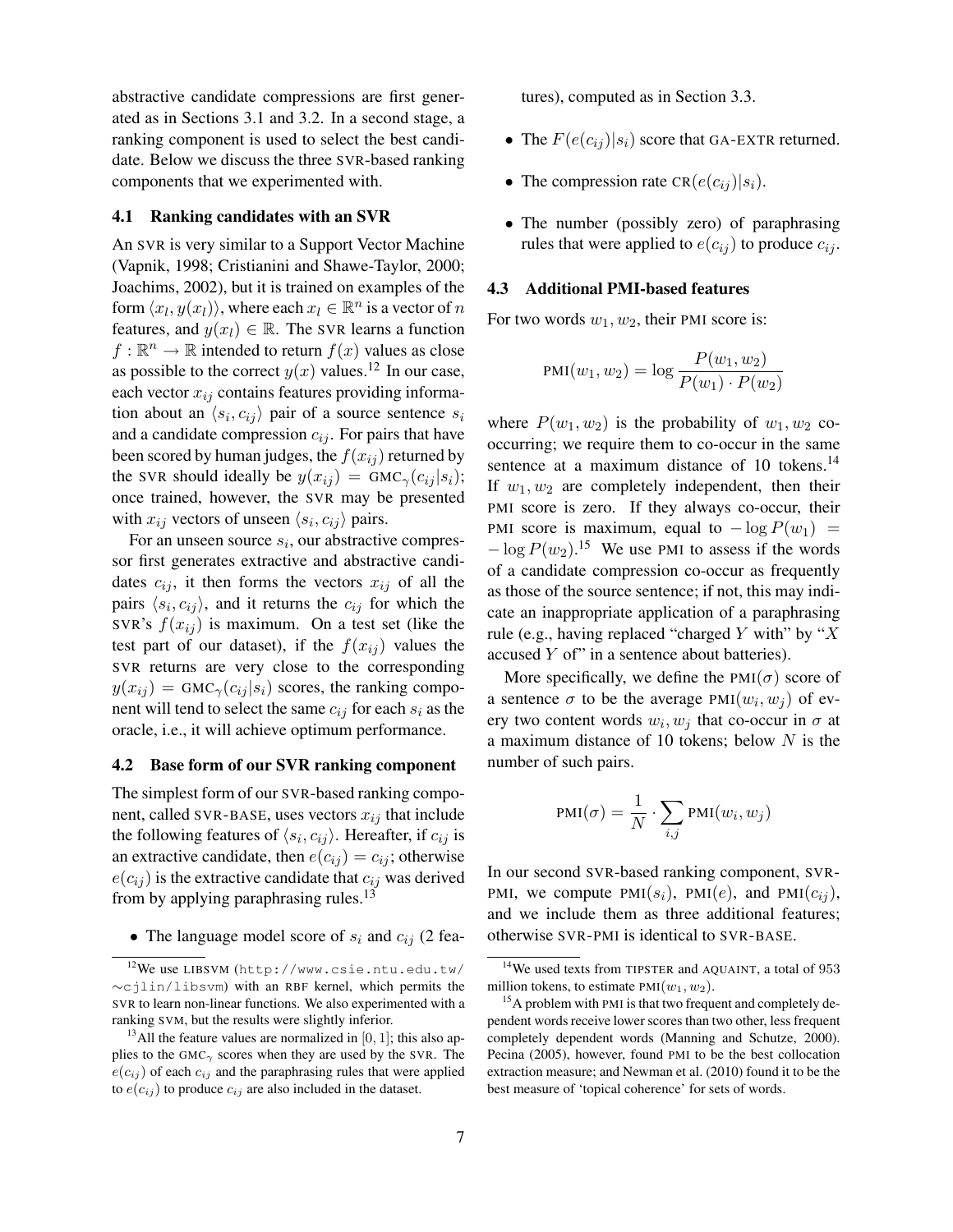#### 4.4 Additional LDA-based features

Our third SVR-based ranking component includes features from a Latent Dirichlet Allocation (LDA) model (Blei et al., 2003). Roughly speaking, LDA models assume that each document  $d$  of  $|d|$  words  $w_1, \ldots, w_{|d|}$  is generated by iteratively (for  $r =$  $1, \ldots, |d|$ ) selecting a topic  $t_r$  from a documentspecific multinomial distribution  $P(t|d)$  over K topics, and then (for each r) selecting a word  $w_r$  from a topic-specific multinomial distribution  $P(w|t)$  over the vocabulary.<sup>16</sup> The probability, then, of encountering a word  $w$  in a document  $d$  is the following.

$$
P(w|d) = \sum_{t} P(w|t) \cdot P(t|d)
$$
 (1)

An LDA model can be trained on a corpus to estimate the parameters of the distributions it involves; and given a trained model, there are methods to infer the topic distribution  $P(t|\hat{d})$  of a new document  $\hat{d}$ .<sup>17</sup>

In our case, we treat each source sentence as a new document  $\hat{d}$ , and we use an LDA model trained on a generic corpus to infer the topic distribution  $P(t|\hat{d})$  of the source sentence.<sup>18</sup> We assume that a good candidate compression should contain words with high  $P(w|\hat{d})$ , computed as in Equation 1 with  $P(t|d) = P(t|\hat{d})$  and using the  $P(w|t)$  that was learnt during training, because words with high  $P(w|\hat{d})$  are more likely to express (high  $P(w|\hat{t})$ ) prominent topics (high  $P(t|\hat{d})$ ) of the source.

Consequently, we can assess how good a candidate compression is by computing the average  $P(w|\hat{d})$  of its words; we actually compute the average  $\log P(w|\tilde{d})$ . More specifically, for a given source  $s_i$  and another sentence  $\sigma$ , we define LDA( $\sigma | s_i$ ) as follows ( $\tilde{d} = s_i$ ), where  $w_1, \ldots, w_{|\sigma|}$ are now the words of  $\sigma$ , ignoring stop-words.

$$
LDA(\sigma|s_i) = \frac{1}{|\sigma|} \cdot \sum_{r=1}^{|\sigma|} \log P(w_r|s_i)
$$

In our third SVR-based ranking component, SVR-PMI-LDA, the feature vector  $x_{ij}$  of each  $\langle s_i, c_{ij} \rangle$ pair includes  $LDA(c_{ij} | s_i)$ ,  $LDA(e(c_{ij}) | s_i)$ , and  $LDA(s_i|s_i)$  as additional features; otherwise, SVR-PMI-LDA is identical to SVR-PMI. The third feature allows the SVR to check how far  $LDA(c_{ij} | s_i)$  and LDA $(e(c_{ij})|s_i)$  are from LDA $(s_i|s_i)$ .

## 5 Experiments

To assess the performance of SVR-BASE, SVR-PMI, and SVR-PMI-LDA, we trained the three SVR-based ranking components on the training part of our dataset, and we evaluated them on the test part. We repeated the experiments for 81 different  $\gamma$  values to obtain average GM scores at different average compression rates (Section 3.5). The resulting curves of the three SVR-based ranking components are included in Figure 2 (left diagram). Overall, SVR-PMI-LDA performed better than SVR-PMI and SVR-BASE, since it achieved the best average GM scores throughout the range of average compression rates. In general, SVR-PMI also performed better than SVR-BASE, though the average GM score of SVR-BASE was sometimes higher. All three SVR-based ranking components performed better than the random baseline, but worse than the oracle; hence, there is scope for further improvements in the ranking components, which is also why we believe other researchers may wish to experiment with our dataset.

The oracle selected abstractive (as opposed to simply extractive) candidates for 20 (13%) to 30 (19%, depending on  $\gamma$ ) of the 158 source sentences of the test part; the same applies to the SVR-based ranking components. Hence, good abstractive candidates (or at least better than the corresponding extractive ones) are present in the dataset. Humans, however, produce mostly abstractive compressions, as already discussed; the fact that the oracle (which uses human judgements) does not select abstractive candidates more frequently may be an indication that more or better abstractive candidates are needed. We plan to investigate alternative methods to produce more abstractive candidates. For example, one could translate each source to multiple pivot languages and back to the original language by using multiple commercial machine translation engines instead of, or in addition to applying paraphrasing

<sup>&</sup>lt;sup>16</sup>The document-specific parameters of the first multinomial distribution are drawn from a Dirichlet distribution.

<sup>&</sup>lt;sup>17</sup>We use MALLET (http://mallet.cs.umass.edu), with Gibbs sampling (Griffiths and Steyvers, 2004). We set  $K = 800$ , having first experimented with  $K =$ 200, 400, 600, 800, 1000.

<sup>&</sup>lt;sup>18</sup>We trained the LDA model on approximately 106,000 articles from the TIPSTER and AQUAINT corpora.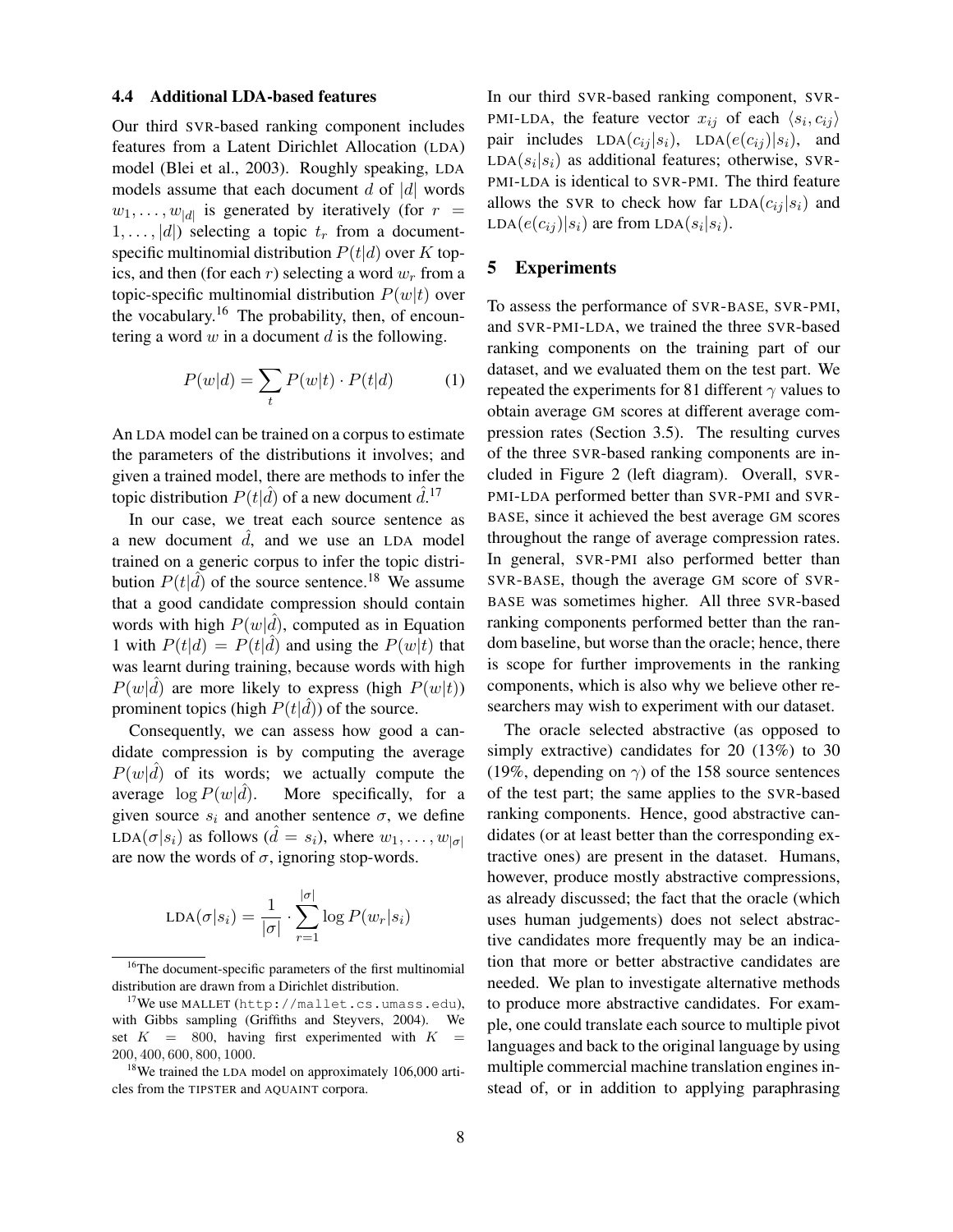| source                                                                  | generated                                                                 |
|-------------------------------------------------------------------------|---------------------------------------------------------------------------|
| Gillette was considered a leading financial analyst on the beverage in- | Gillette was seen as a leading financial analyst on the beverage industry |
| dustry - one who also had an expert palate for wine tasting.            | - one who also had an expert palate.                                      |
| Nearly 200,000 lawsuits were brought by women who said they suf-        | Lawsuits were made by women who said they suffered injuries ranging       |
| fered injuries ranging from minor inflammation to infertility and in    | from inflammation to infertility in some cases, death.                    |
| some cases, death.                                                      |                                                                           |
| Marcello Mastroianni, the witty, affable and darkly handsome Italian    | Marcello Mastroianni died Wednesday at his home.                          |
| actor who sprang on international consciousness in Federico Fellini's   |                                                                           |
| 1960 classic "La Dolce Vita," died Wednesday at his Paris home.         |                                                                           |
| A pioneer in laparoscopy, he held over 30 patents for medical instru-   | He held over 30 patents for the medical tools used in abdominal surgery.  |
| ments used in abdominal surgery such as tubal ligations.                |                                                                           |
| LOS ANGELES - James Arnold Doolittle, a Los Angeles dance im-           | James Arnold Doolittle, a Los Angeles dance impresario is dead.           |
| presario who brought names such as Joffrey and Baryshnikov to local     |                                                                           |
| dance stages and ensured that a high-profile "Nutcracker Suite" was     |                                                                           |
| presented here every Christmas, has died.                               |                                                                           |
| After working as a cashier for a British filmmaker in Rome, he joined   | After working as a cashier for a British filmmaker in Rome, he joined     |
| an amateur theatrical group at the University of Rome, where he was     | an amateur group at the University of Rome, where he was using some       |
| taking some classes.                                                    | classes.                                                                  |
| He was a 1953 graduate of the Johns Hopkins Medical School and after    | He was a graduate of the Johns Hopkins Medical School and traveled        |
| completing his residency in gynecology and surgery, traveled to Den-    | to Denmark where he joined a member of the National Cancer Center         |
| mark where he joined the staff of the National Cancer Center there.     | there.                                                                    |
| Mastroianni, a comic but also suave and romantic leading man in some    | Mastroianni, a leading man in some 120 motion pictures, had subjected     |
| 120 motion pictures, had suffered from pancreatic cancer.               | to cancer.                                                                |

Table 3: Examples of good (upper five) and bad (lower three) compressions generated by our abstractive compressor.

rules. An approach of this kind has been proposed for sentence paraphrasing (Zhao et al., 2010).

The right diagram of Figure 2 shows how the performance of SVR-PMI-LDA is affected when using 33% or 63% of the training  $\langle s_i, c_i \rangle$  pairs. As more examples are used, the performance improves, suggesting that better results could be obtained by using more training data. Finally, Table 3 shows examples of good and bad compressions the abstractive compressor produced with SVR-PMI-LDA.

## 6 Conclusions and future work

We presented a new dataset that can be used to train and evaluate the ranking components of generateand-rank abstractive sentence compressors. The dataset contains pairs of source sentences and candidate extractive or abstractive compressions. The candidate compressions were obtained by first applying a state-of-the-art extractive compressor to the source sentences, and then applying existing paraphrasing rules, obtained from parallel corpora. The dataset's pairs have been scored by human judges for grammaticality and meaning preservation. We discussed how performance boundaries for ranking components that use the dataset can be established by using an oracle and a random baseline, and by considering different compression rates. We also discussed the current version of an abstractive sentence compressor that we are developing, and how the dataset was used to train and evaluate three different SVR-based ranking components of the compressor with gradually more elaborate features sets. The feature set of the best ranking component that we tested includes language model scores, the confidence and compression rate of the underlying extractive compressor, the number of paraphrasing rules that have been applied, word co-occurrence features, as well as features based on an LDA model.

In future work, we plan to improve our abstractive sentence compressor, possibly by including more features in the ranking component. We also plan to investigate alternative ways to produce candidate compressions, such as sentence paraphrasing methods that exploit multiple commercial machine translation engines to translate the source sentences to multiple pivot languages and back to the original language (Zhao et al., 2010). Using methods of this kind, it may be possible to produce a second, alternative dataset with more and possibly better abstractive candidates. We also plan to make the final version of our abstractive compressor publicly available.

## Acknowledgments

This work was partly carried out during INDIGO, an FP6 IST project funded by the European Union, with additional funding from the Greek General Secre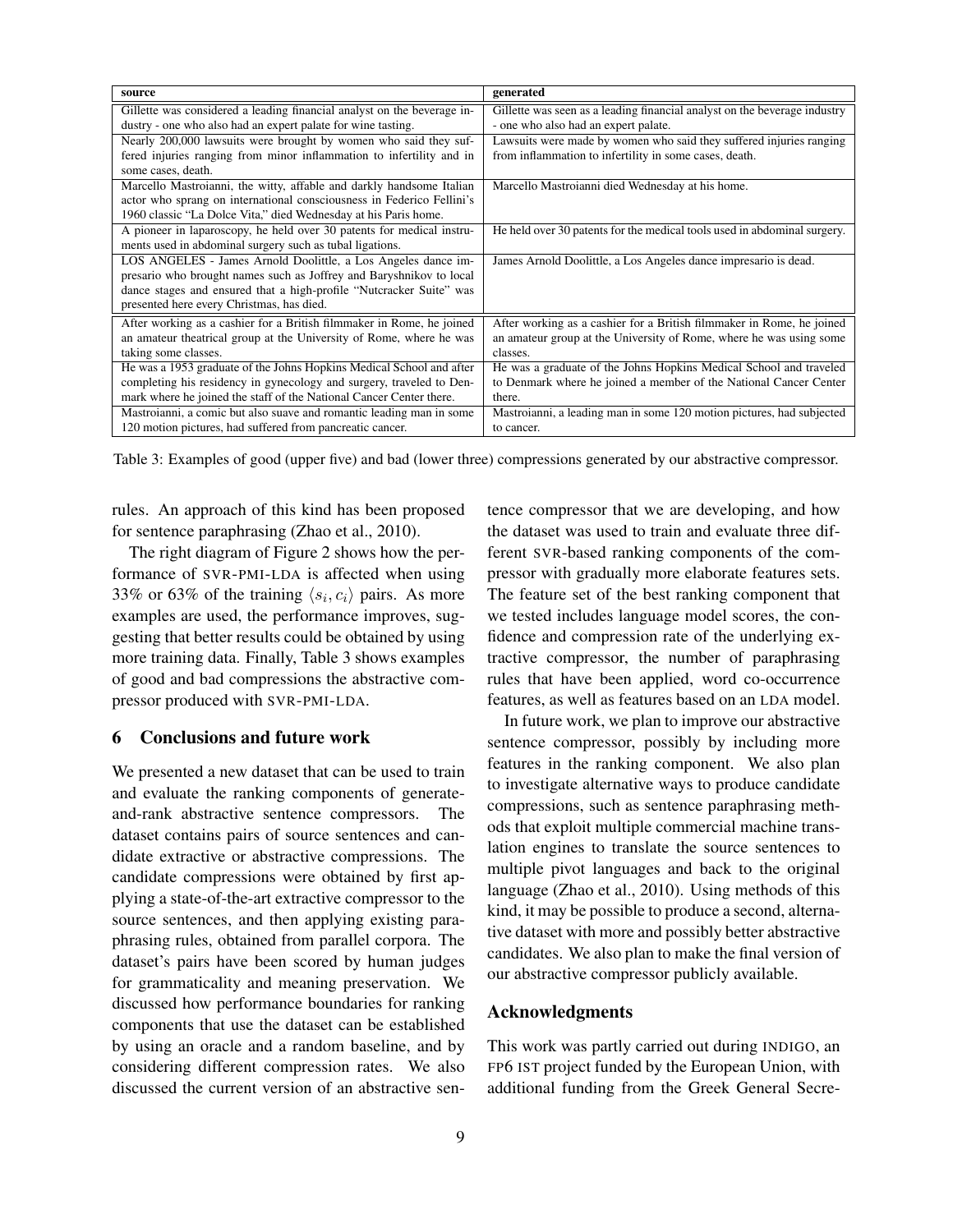tariat of Research and Technology.<sup>19</sup>

## References

- I. Androutsopoulos and P. Malakasiotis. 2010. A survey of paraphrasing and textual entailment methods. *Journal of Artificial Intelligence Research*, 38:135–187.
- C. Bannard and C. Callison-Burch. 2005. Paraphrasing with bilingual parallel corpora. In *Proceedings of ACL*, pages 597–604, Ann Arbor, MI.
- D. Blei, A. Ng, and M. Jordan. 2003. Latent Dirichlet allocation. In *Journal of Machine Learning Research*.
- C. Callison-Burch, M. Osborne, and P. Koehn. 2006. Reevaluating the role of BLEU in machine translation research. In *Proceedings of EACL*, pages 249–256, Trento, Italy.
- C. Callison-Burch. 2008. Syntactic constraints on paraphrases extracted from parallel corpora. In *Proceedings of EMNLP*, pages 196–205, Honolulu, HI.
- J. Clarke and M. Lapata. 2006a. Constraint-based sentence compression: An integer programming approach. In *Proceedings of ACL-COLING*.
- J. Clarke and M. Lapata. 2006b. Models for sentence compression: A comparison across domains, training requirements and evaluation measures. In *Proceedings of ACL-COLING*.
- J. Clarke and M. Lapata. 2008. Global inference for sentence compression: An integer linear programming approach. *Journal of Artificial Intelligence Research*, 1(31):399–429.
- T. Cohn and M. Lapata. 2007. Large margin synchronous generation and its application to sentence compression. In *Proceedings of EMNLP-CONLL*.
- T. Cohn and M. Lapata. 2008. Sentence compression beyond word deletion. In *Proceedings of COLING*.
- T. Cohn and M. Lapata. 2009. Sentence compression as tree to tree tranduction. *Journal of Artificial Intelligence Research*, 34:637–674.
- S. Corston-Oliver. 2001. Text compaction for display on very small screens. In *Proceedings of the NAACL Workshop on Automatic Summarization*.
- N. Cristianini and J. Shawe-Taylor. 2000. *An Introduction to Support Vector Machines and Other Kernel-based Learning Methods*. Cambridge University Press.
- D. Galanis and I. Androutsopoulos. 2010. An extractive supervised two-stage method for sentence compression. In *Proceedings of HLT-NAACL*.
- T. Griffiths and M. Steyvers. 2004. Finding scientific topics. In *Proceedings of the National Academy of Sciences*.
- H. Jing. 2000. Sentence reduction for automatic text summarization. In *Proceedings of ANLP*.
- T. Joachims. 2002. *Learning to Classify Text Using Support Vector Machines: Methods, Theory, Algorithms*. Kluwer.
- D. Kauchak and R. Barzilay. 2006. Paraphrasing for automatic evaluation. In *Proceedings of the HLT-NAACL*, pages 455–462, New York, NY.
- K. Knight and D. Marcu. 2002. Summarization beyond sentence extraction: A probalistic approach to sentence compression. *Artificial Intelligence*, 139(1).
- P. Koehn. 2009. *Statistical Machine Translation*. Cambridge University Press.
- S. Kok and C. Brockett. 2010. Hitting the right paraphrases in good time. In *Proceedings of HLT-NAACL*, pages 145–153, Los Angeles, CA.
- N. Madnani and B.J. Dorr. 2010. Generating phrasal and sentential paraphrases: A survey of data-driven methods. *Computational Linguistics*, 36(3):341–387.
- N. Madnani, D. Zajic, B. Dorr, N. F. Ayan, and J. Lin. 2007. Multiple alternative sentence compressions for automatic text summarization. In *Proceedings of DUC*.
- C.D. Manning and H. Schutze. 2000. *Foundations of Statistical Natural Language Processing*. MIT Press.
- R. McDonald. 2006. Discriminative sentence compression with soft syntactic constraints. In *Proceedings of EACL*.
- D. Newman, J.H. Lau, K. Grieser, and T. Baldwin. 2010. Automatic evaluation of topic coherence. In *Proceedings of HLT-NAACL*.
- T. Nomoto. 2009. A comparison of model free versus model intensive approaches to sentence compression. In *Proceedings of EMNLP*.
- J. F. Och. 2003. Minimum error rate training in statistical machine translation. In *Proceedings of ACL*.
- S. Padó, M. Galley, D. Jurafsky, and C. D. Manning. 2009. Robust machine translation evaluation with entailment features. In *Proceedings of ACL-IJCNLP*, pages 297–305, Singapore.
- K. Papineni, S. Roukos, T. Ward, and W. J. Zhu. 2002. BLEU: a method for automatic evaluation of machine translation. In *Proceedings of ACL*, pages 311–318, Philadelphia, PA.
- P. Pecina. 2005. An extensive empirical study of collocation extraction methods. In *Proceedings of the Student Research Workshop of ACL*.
- S. Riezler, T.H. King, R. Crouch, and A. Zaenen. 2003. Statistical sentence condensation using ambiguity packing and stochastic disambiguation methods for lexical-functional grammar. In *Proceedings of HLT-NAACL*.

 $19$ Consult http://www.ics.forth.gr/indigo/.